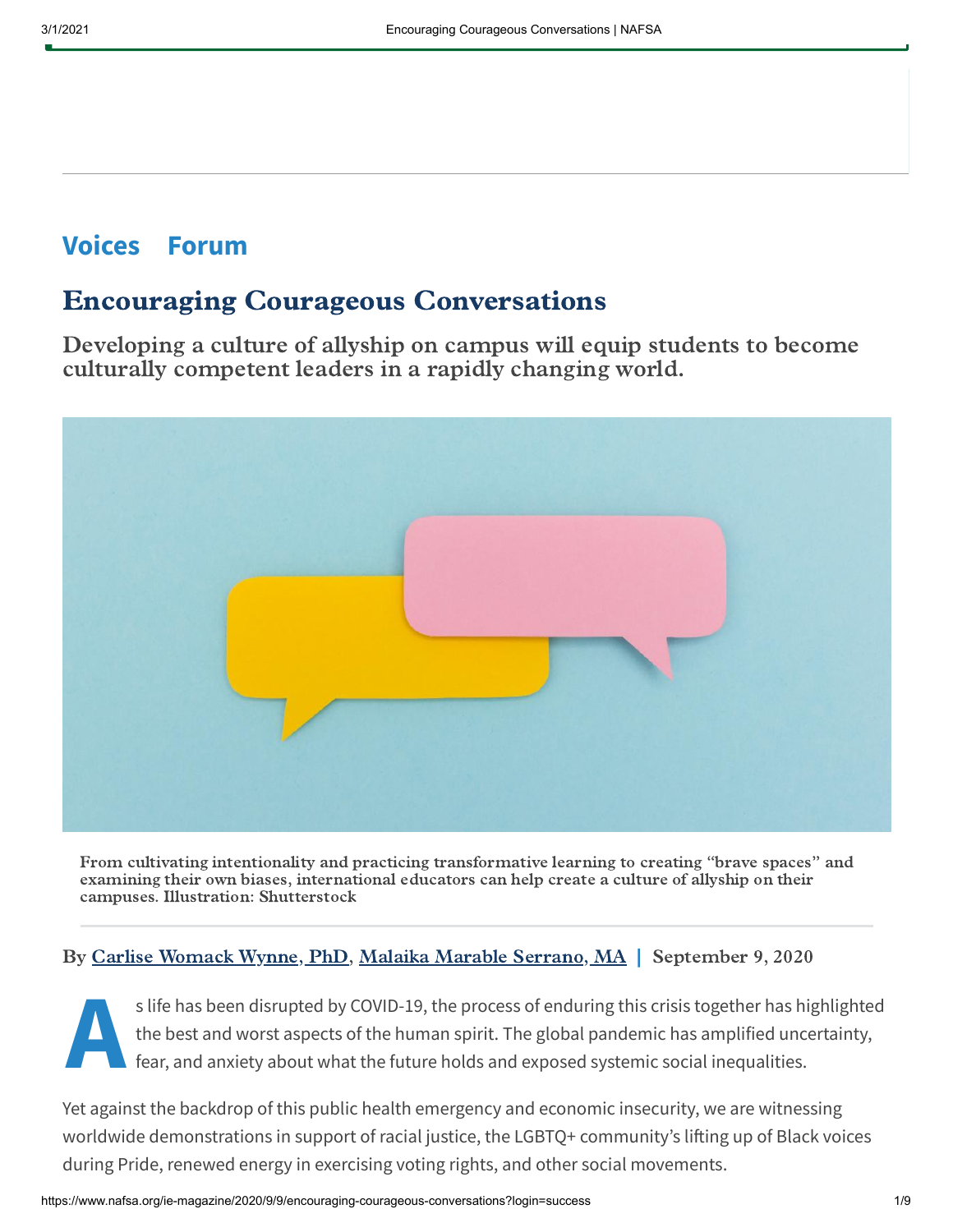#### 3/1/2021 Encouraging Courageous Conversations | NAFSA

As educators, we tend to use such events in human history to take inventory and reflect on society reviewing how past generations handled similar circumstances, as well as comparing our own situations to those of others around the world who also face these challenges. We tend to seek answers to the questions that these reflections pose.

One of the most pressing and consuming of these topics is not a matter of public health, but of societal and structural health. As our students return to us—whether on campus or online—they are changed. They will have experienced events that could be traumatic, even transformative.

Their perspectives on race, identity, and social and economic inequality are different because their experience base is different. We must meet this inevitably altered student body, and their needs, as they come to us with many questions and few answers. We must help them synthesize their experiences and transform themselves into culturally competent, educated leaders who have a reflexively responsive nature.

In using this opportunity to crystalize our institutional priorities and capitalize on our students' willingness to promote change, there are several concepts and frameworks that can enable this enthusiasm to lead to sustainable action and change. From cultivating intentionality and practicing transformative learning to creating "brave spaces" and examining their own biases, international educators can help create a culture of allyship on their campuses.

### The Process of Intentionality

Focusing on institutional priorities and student needs creates an intentionally structured environment that spurs the intellectual and personal growth of future generations. This process—intentionality—is a concept that should reflect the needs of the campus community.

Individual institutions have differing strengths and needs in terms of the scope of diversity and inclusion on campus. Some may have a strong alliance between the LGBTQ+ community and allies; at others, students may be more prone to congregate according to their religious affiliation or find connections in societies and clubs that represent different cultures and communities on campus. Some institutions may be fortunate enough to have offerings in all of these areas.

Intentionality is taking stock of which of these resources are available at your institution and leveraging them to help students become culturally competent and willing advocates for change. One example is the creation of the Diplomats for Diversity program at the University of North Georgia (UNG). This group of student volunteers undergoes intensive training to learn how to address matters of race, class, gender, and ethnicity with their peers in a nonconfrontational manner.

This group was developed in partnership with the College of Education and the Office of Multicultural Student Affairs to engage students and give voice to issues of concern for students and faculty. On the UNG campus, as with all campuses engaging in this work, we should promote minority perspectives and diversify the voices and faces of those who lead student, faculty, and administrative presences on campus.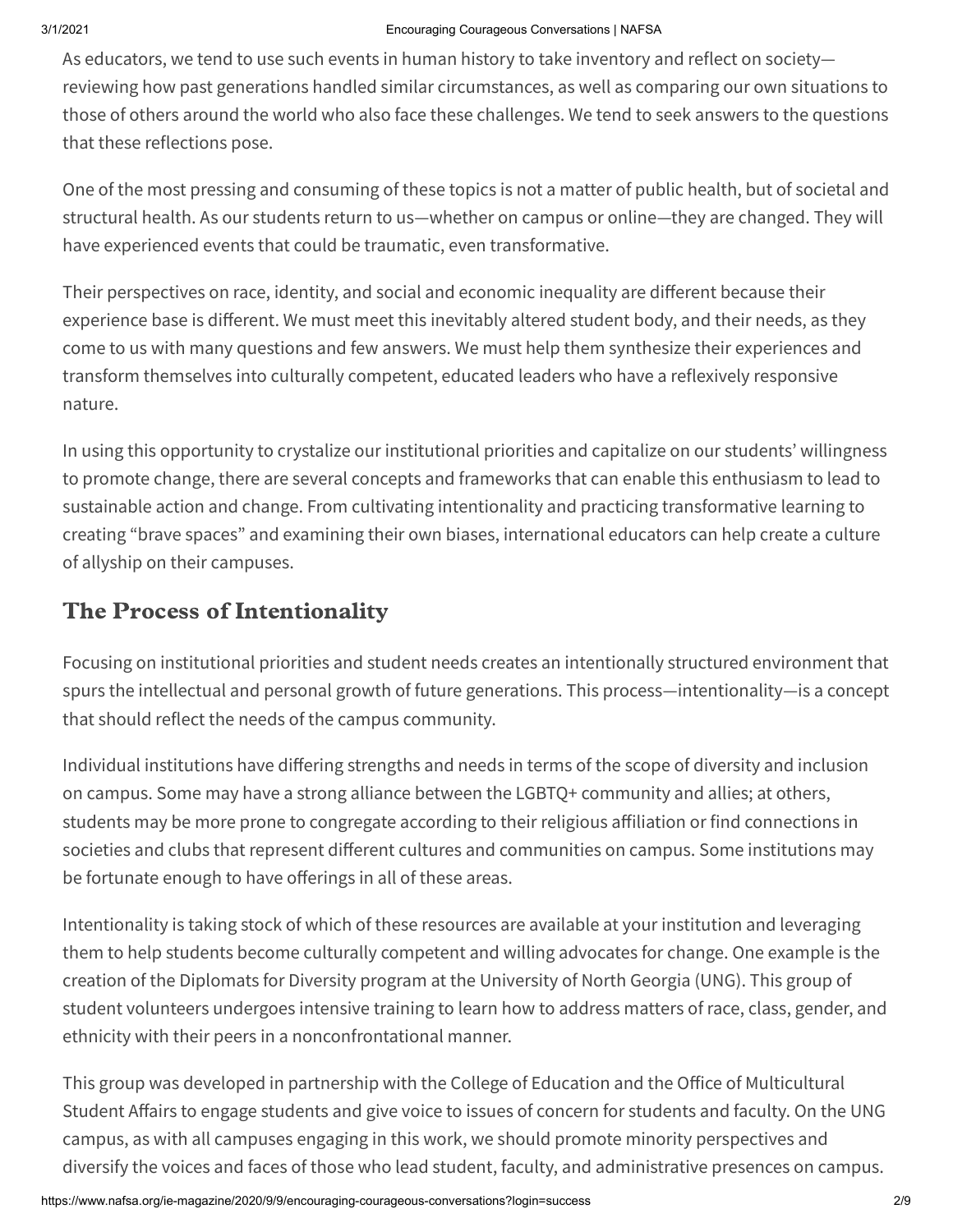## Transformative Learning

Use of the transformative learning theory is key to providing an intentionally constructed experience in which students and faculty can become comfortable in their discomfort.

Transformative learning hinges on reflection on the experience and its meaning to the individual for the learning to be significant. The three types of change associated with transformative learning are psychological, convictional, and behavioral—all relevant to campus cultures today.

Students and faculty must be encouraged and provided with meaningful experiences to push their understandings, allow for interaction and connection with a diverse array of people and cultures, and have repeated interactions that lead to meaningful reflection. Only through the experience and consequential reflection on the experience will change be possible on the individual level, which can then transform communities and systems. Meaningful change has rarely been fostered through force or persuasion; rather, change comes from individuals seeking and embracing justice and understanding.

To this extent, when students return to our campuses, they will bring with them a desire for social and racial justice, heightened support for movements such as Black Lives Matter, and a keen interest in participating in events that challenge the norms and previous cultures of many campuses. These new convictions—or, in some cases, strengthened convictions and behaviors—will be born of a psychological transformation happening in these months of solitude and isolation.

## Safe Space vs. Brave Space

Self-reflection is a cornerstone for transformative learning at an individual level, which opens the door to vulnerability. Most of us have probably heard of or have some familiarity with the term "safe space" as an optimal method for engaging in difficult conversations. A safe space is intended to be free of bias, conflict, and criticism or potentially threatening actions, ideas, or conversations.

Unfortunately, by providing an opportunity, or a "pass," for participants not to engage in healthy conflict or not stretch, question, and place themselves in uncomfortable positions—"safe spaces" can reinforce the dominant group's privilege. Marginalized groups are often expected to appease or water down their comments to maintain a feeling of safety.

"Brave space," on the other hand, is a [revolutionary reinvention](https://www.amazon.com/Art-Effective-Facilitation-Reflections-co-published/dp/1579229743) of ground rules for engaging in social justice dialogue. This framework empowers faculty and administrators in leading safe, authentic, and effective dialogues or courageous conversations.

International Studies Abroad took a systemic approach to empowering on-site service-learning coordinators with tools to engage in conversations around diversity and inclusion in the current context of COVID-19 and protests against racial injustice. Over the course of several weeks in June, coordinators from across the globe participated in self-reflective exercises, discussed how implicit bias and microaggressions "present" in the classroom and intragroup dynamics, and worked through several case studies.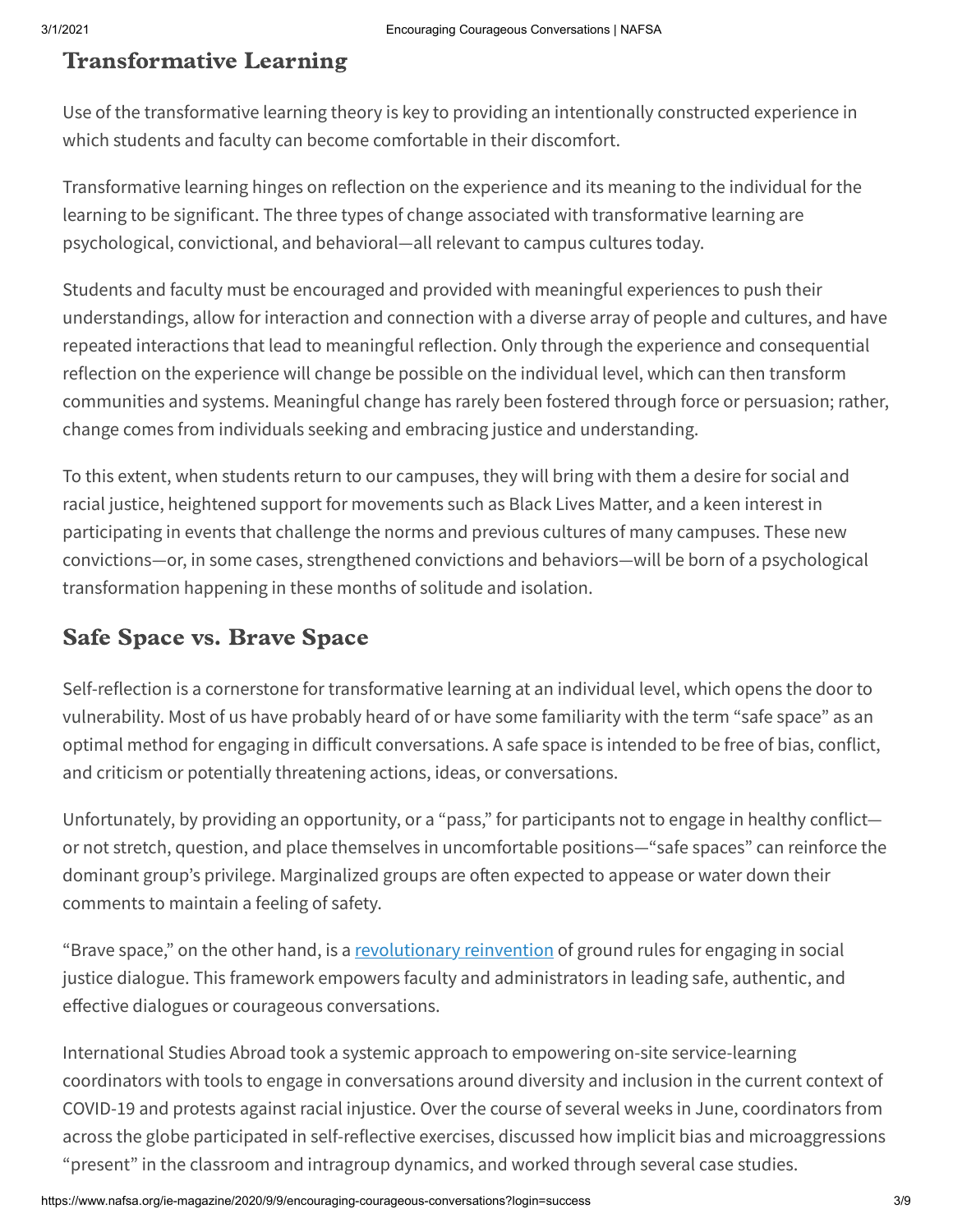Ground rules for brave spaces provide the expectation that participants engage in controversy with civility, own their intentions and impact, challenge by choice, respect others, and do not attack. These rules are critical to fostering psychological safety so that students and faculty may participate equally in challenging dialogue and lay a foundation for allyship.

### Examining Biases to Better Serve Our Students

International educators are no strangers to hosting, interacting with, and serving students from a variety of cultures and countries. Now would be an excellent time to offer cultural and skill-building workshops for your campus community in an effort to help faculty and students become more familiar with effective intercultural communications. We can use our field as a catalyst for supporting antiracist curriculum and program design and disrupting the narrative of xenophobia that has gripped many areas of the United States during recent years.

For this approach to be fully transformative, however, the momentum has to start from within each of us especially those of us who benefit from privilege of any kind. We must set the example for our colleagues and students by examining our own privilege and biases, honestly identifying them, and using them as leverage to assist the work that yields dialogue and inclusivity. Education and experiences are powerful combatants to ignorance.

The focus of campus experiences should not resemble indoctrination; rather, these experiences should create opportunities for authentic interaction, learning, reflection, and organic conversation. This can be achieved through providing curricular integration and extracurricular programming that directly addresses pertinent concepts, provides a deeper understanding of culture or construct, or provides voice to communities that have been traditionally marginalized in academia.

For example, the Global Communities [Living-Learning](https://globalcommunities.umd.edu/) Program at the University of Maryland empowers students to explore diversity in international contexts over the course of 2 years. The residential setting, paired with coursework and co-curricular programming, fosters a learning community where diversity is valued and differences can be shared and openly discussed.

## A Culture of Allyship

One desired outcome of these interactions is a culture of allyship on campus. Allyship is a lifelong commitment to self-reflection and an acknowledgment that dominant and agent groups have benefited from systemic racism, sexism, ableism, and heteronormative societies. Allyship means standing up and speaking out against social injustice, even when it is difficult, uncomfortable, or inconvenient. It's a promise of learning, listening, unlearning, and challenging yourself, as well as making room for, lifting up, and being open to growing from criticism from target communities.

Allies are not magically transformed after a single 30-minute presentation. Allies are created as the campus community galvanizes and determines that it will prioritize giving voice to those whose voices have not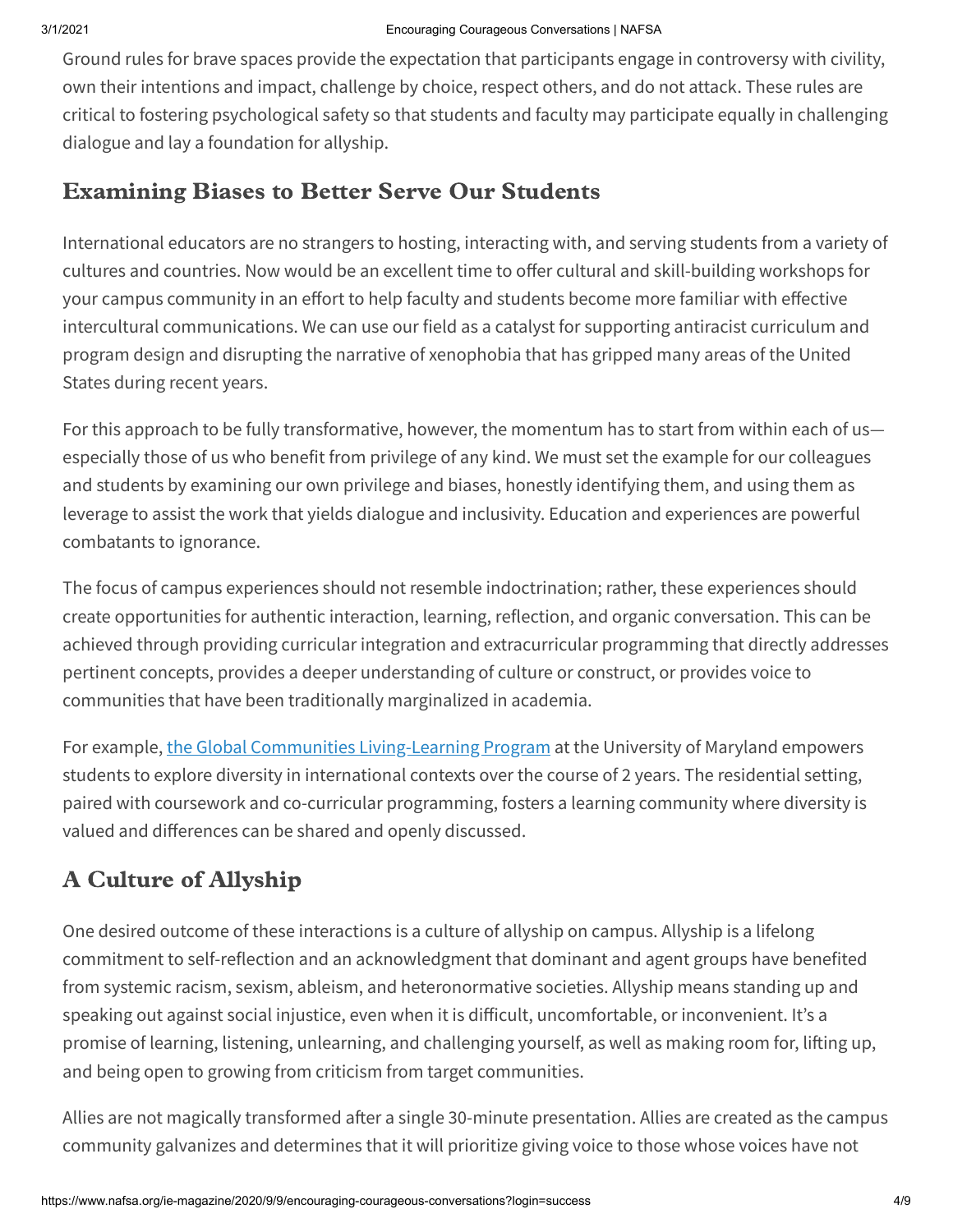been heard; transforming the curriculum by decolonializing it; and openly discussing, addressing, and reframing the perceptions of what it means to be a global steward living in a global world.

A culture of allyship is an aspirational institutional goal that must be addressed through intentional and transformative experiences both in and out of the classroom in order to equip graduates to lead our rapidly changing societies. •

# NAFSA Resources

Social Justice and [International](https://shop.nafsa.org/detail.aspx?id=2073) Education: Research, Practice, and Perspectives

# Additional Resources

"From Safe Spaces to Brave Spaces: A New Way to Frame Dialogue Around Diversity and Social Justice" chapter in *The Art of Effective [Facilitation:](https://www.amazon.com/Art-Effective-Facilitation-Reflections-co-published/dp/1579229743) Reflections from Social Justice Educators* White Fragility: Why It's So Hard [For White](https://www.robindiangelo.com/publications/) People To Talk About Racism Pedagogy of the [Oppressed](https://www.amazon.com/Pedagogy-Oppressed-Anniversary-Paulo-Freire/dp/0826412769) How to Be an [Antiracist](https://www.ibramxkendi.com/how-to-be-an-antiracist-1) The Diversity Paradox: [Immigration](https://www.amazon.com/Diversity-Paradox-Immigration-Twenty-First-Century/dp/0871545136) and the Color Line in Twenty-First Century America

# Related Articles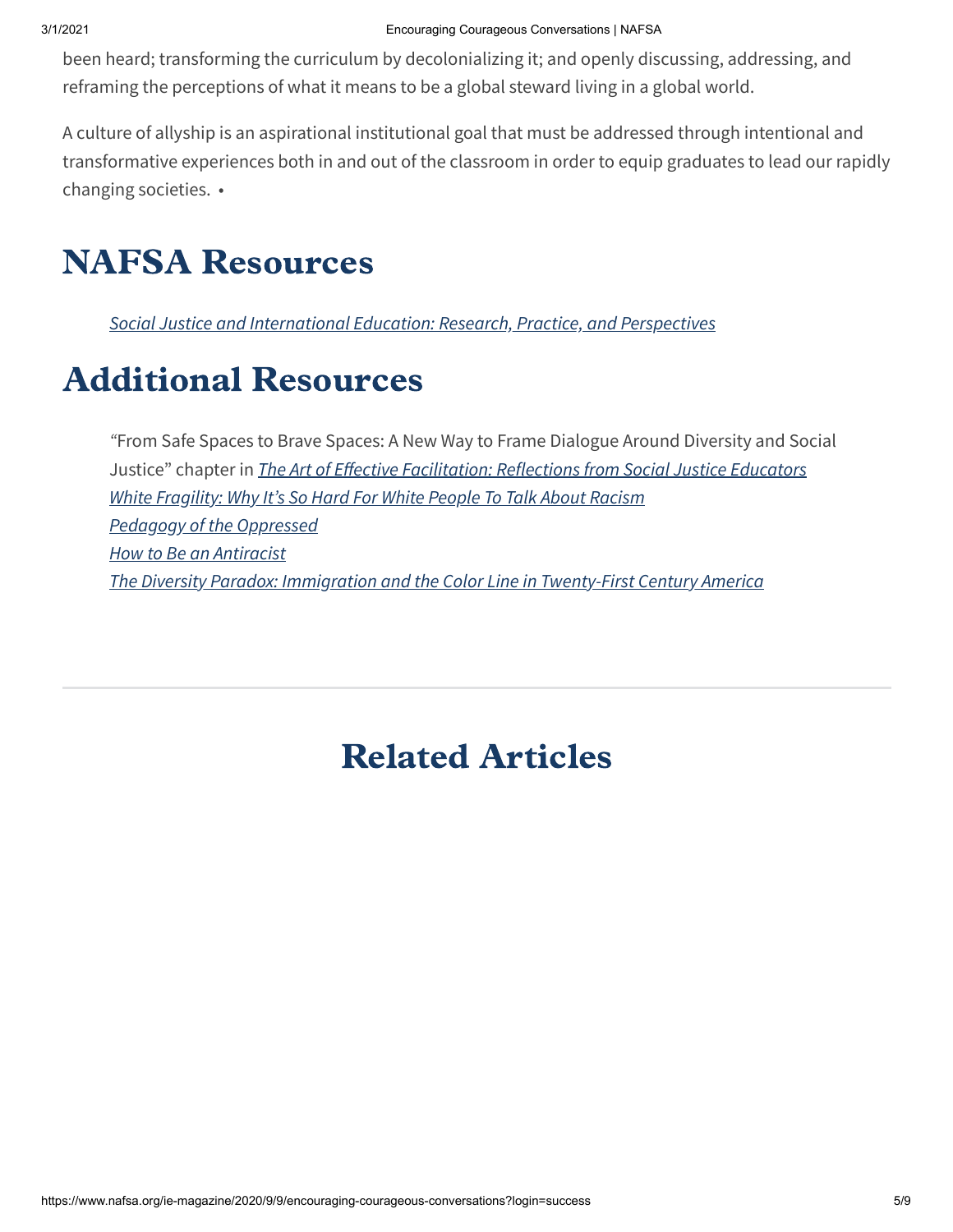

## **Practice Area Column International Education Leadership** Four Ways to Create a Culture of Belonging in the **[International](https://www.nafsa.org/ie-magazine/2020/8/4/four-ways-create-culture-belonging-international-office) Office**

#### BY CHARLOTTE WEST

A responsibility for promoting diversity, equity, and inclusion for students should begin with the same commitment among staff in the international office.

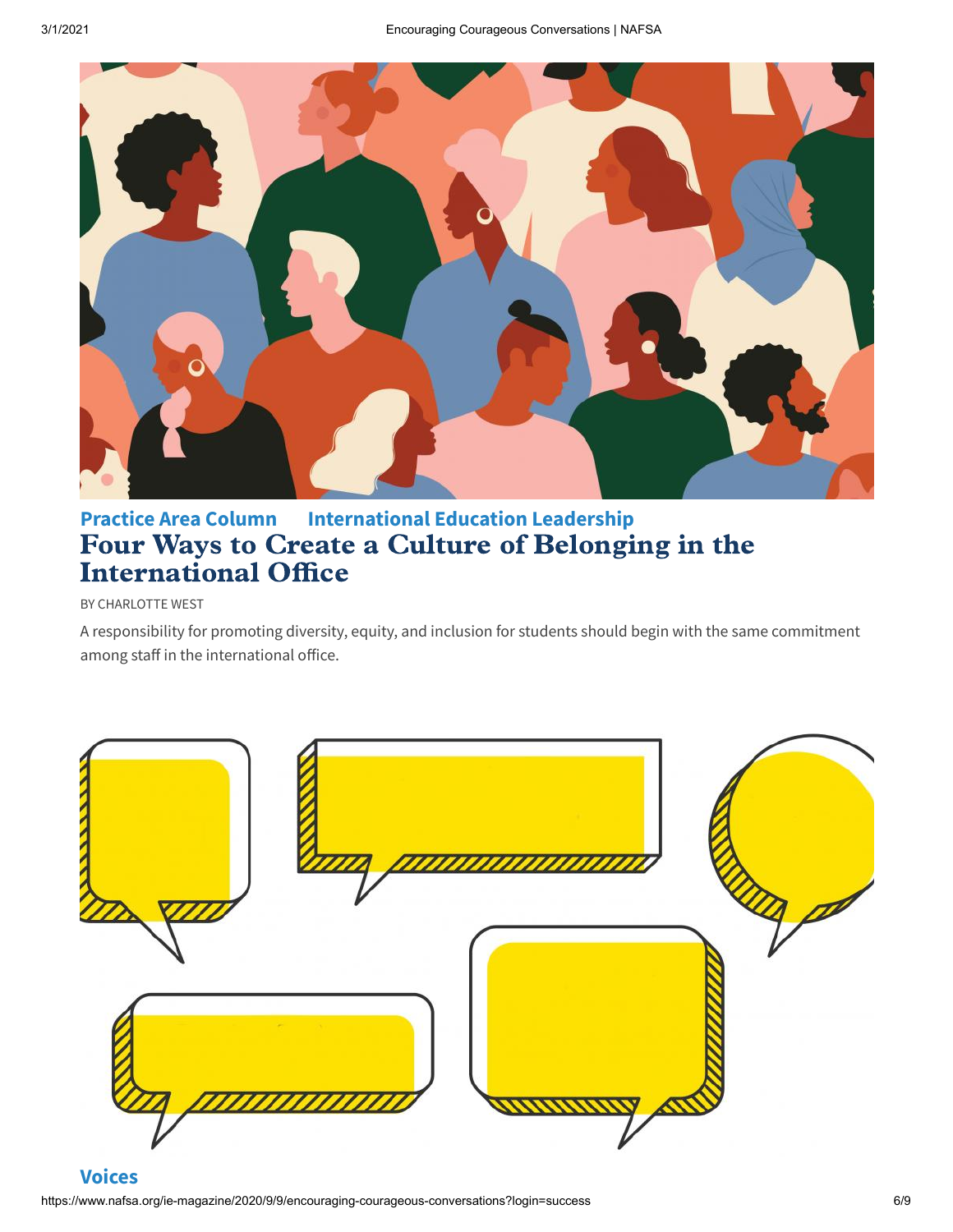## Five Black Voices on the Importance of Discussing Racism [with International](https://www.nafsa.org/ie-magazine/2020/8/4/five-black-voices-importance-discussing-racism-international-students) Students

#### BY CHARLOTTE WEST

In a series of interviews, five professionals in the field of international education discuss their experiences and the role international educators can play in addressing racism.



## **Practice Area Column Teaching, Learning, and Scholarship** Strategies for Countering Unconscious Bias in the [Classroom](https://www.nafsa.org/ie-magazine/2020/8/4/strategies-countering-unconscious-bias-classroom)

BY KAREN DOSS BOWMAN

How international educators can recognize unconscious bias and take steps to address it.

# Explore the *[International](https://www.nafsa.org/ie-magazine/issue/archive) Educator* Archive »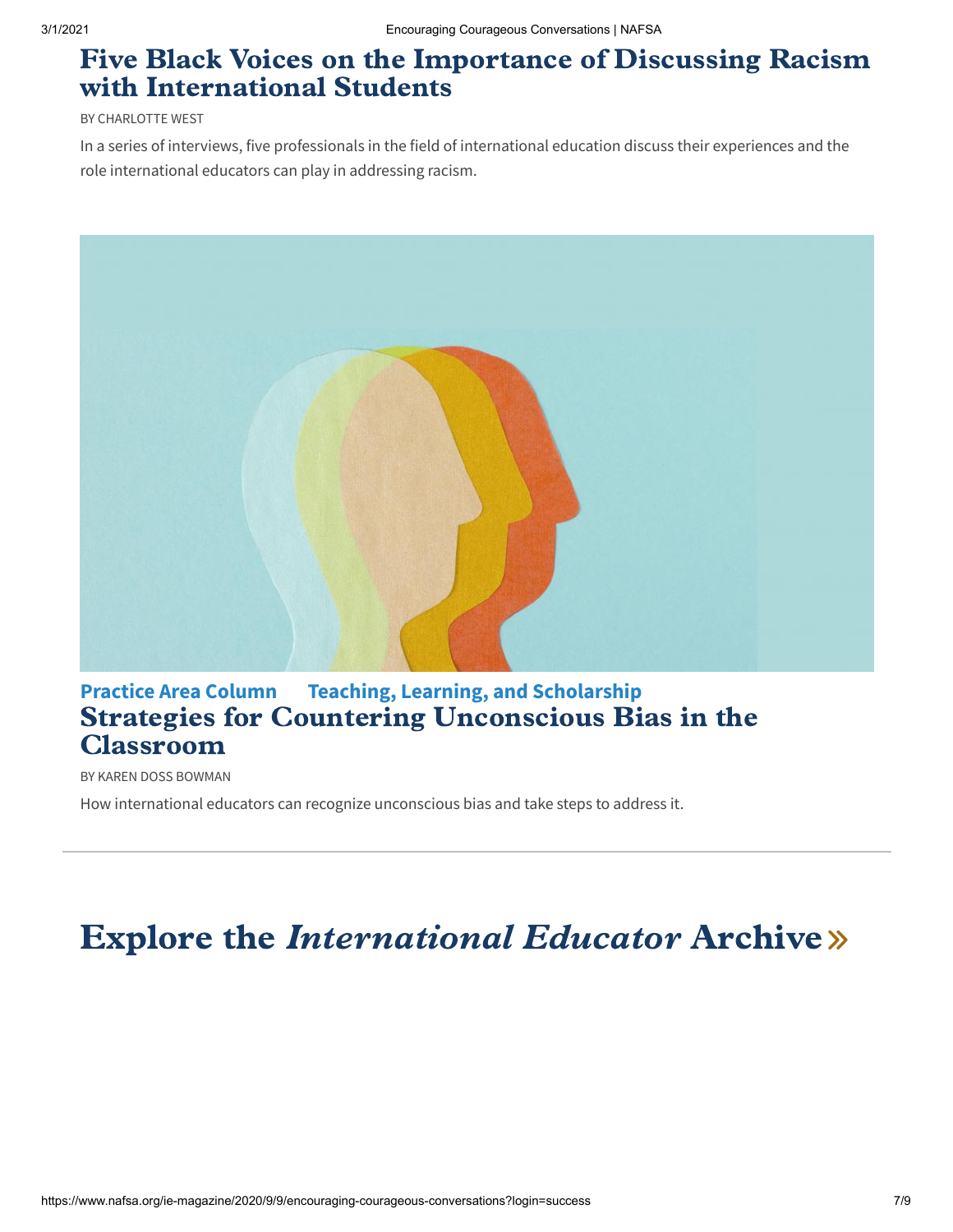

## About International Educator

International Educator is NAFSA's flagship publication and has been published continually since 1990. As a record of the association and the field of international education, IE includes articles on a variety of topics, trends, and issues facing NAFSA members and their work.

From in-depth features to interviews with thought leaders and columns tailored to NAFSA's knowledge communities, IE provides must-read context and analysis to those working around the globe to advance international education and exchange.

**[Advertise](https://www.officialmediaguide.com/nafsa/promo-2-2/) in IE**

## About NAFSA

NAFSA: Association of International Educators is the world's largest nonprofit association dedicated to international education and exchange. NAFSA's 10,000 members are located at more than 3,500 institutions worldwide, in over 150 countries.